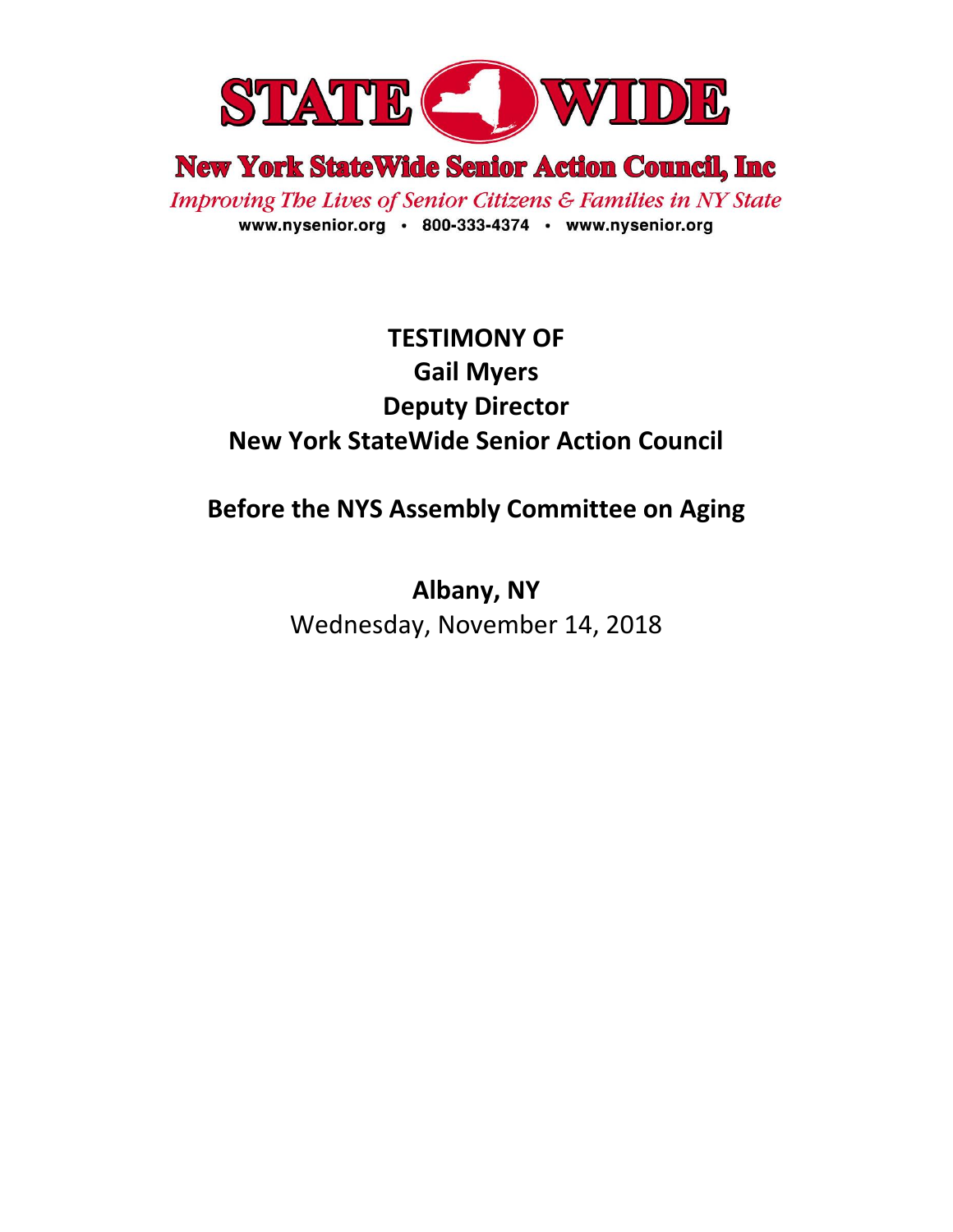My name is Gail Myers and I am the Deputy Director of New York StateWide Senior Action Council ("StateWide.") We are a grassroots organization with chapters throughout the state. In addition to the input of our members, we learn about problems in the aging and health care delivery systems from the two helplines that we operate through contracts from the NYS Office for the Aging as a result of state budget appropriations, the

#### **Managed Care Consumer Assistance Program** and our **Patients' Rights Hotline and Advocacy Project.**

These cases inform us on how the aging and healthcare systems' policies and practices are affecting residents; we then can inform policymakers to see if system corrections can be made. Before I dive into the topic at hand today, I would be remiss if I didn't share our appreciation for your expansion of our Patients' Rights project with an increase in funding for SFY 2018-19.

We thank you for holding today's hearing to explore programs and services that help older New Yorkers who want to remain in their homes and communities as they grow older. In December 2017, Governor Cuomo announced that our state became the first age-friendly state in the nation as a result of his directive to incorporate health and healthy aging into State Agency decision making. This is part of an effort that the Governor asserts will result in more livable communities for people of all ages and enable more New Yorkers to age comfortably in their homes. Your hearing today, along with the budget negotiations your Committee lead to expand services to older New Yorkers, will provide tangible strategies to truly ensure that people can live and age safely, independently and comfortably in their communities.

While your stated focus is on healthy aging and the best practices to enhance the quality of life for older adults, we cannot ignore the role of accessible and affordable health care and improved efforts to address the social determinants of health that are essential to an enhanced quality of life for aging residents. As a result, we hope that this Committee will share recommendations with your colleagues whose work impacts on healthy aging from other jurisdictions.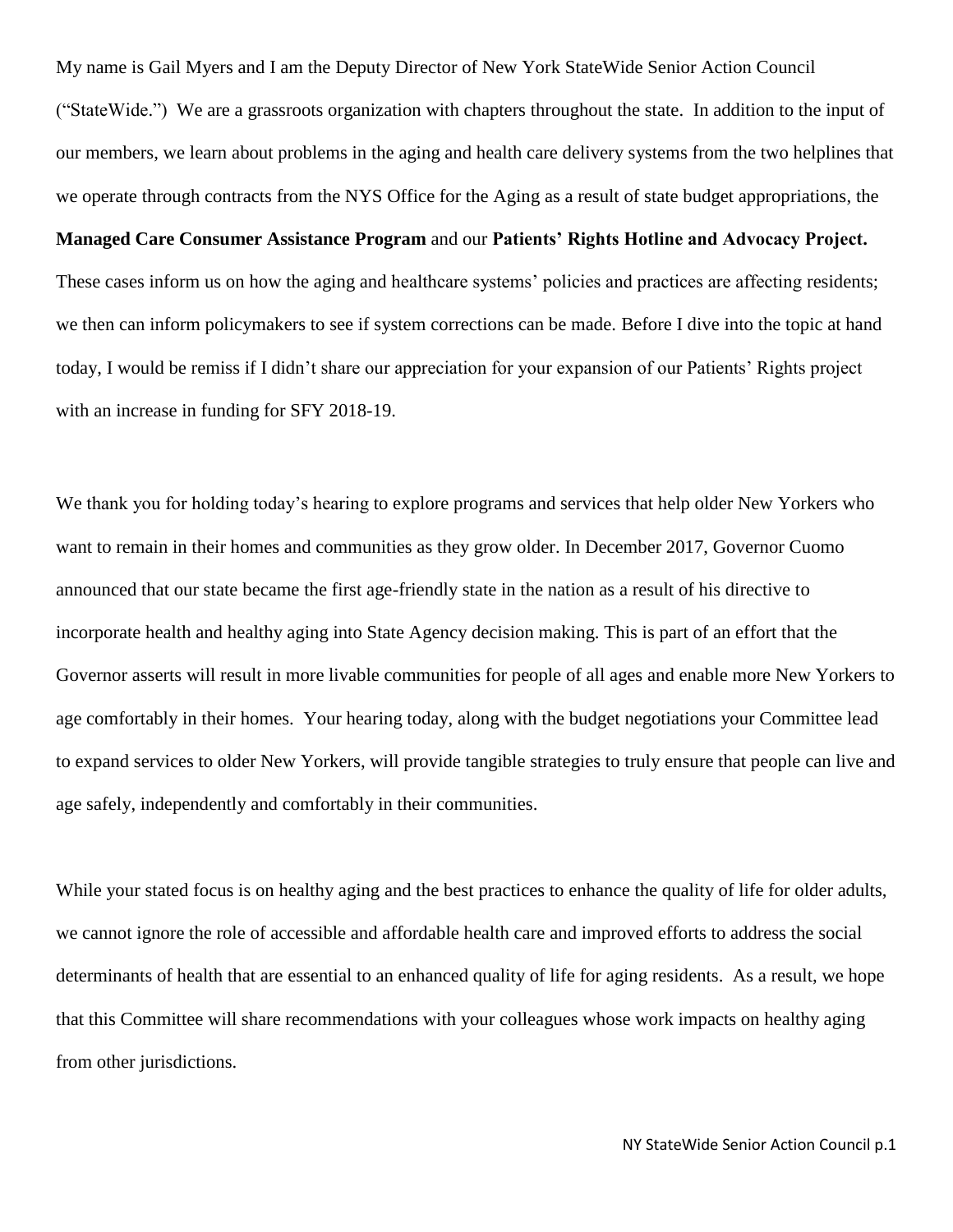Last year at your hearing, I recommended review of a report, [The 2030 Problem: Caring for Aging Baby](https://www.ncbi.nlm.nih.gov/pmc/articles/PMC1464018/)  [Boomers](https://www.ncbi.nlm.nih.gov/pmc/articles/PMC1464018/) that advises policymakers to think about three stages of community aging to guide planning and budgeting. Earliest is the healthy/active phase (when seniors downsize their housing, those with resources enjoy leisure and travel and those that are available are recruited to volunteer to help others.) Next is the slowing-down phase where the risk of becoming frail or socially isolated increases (when seniors look for supportive housing, transportation assistance and congregate services.) Last is the service-needy phase when an elder can no longer continue to live in the community without some active service in and round the home, and often live in costly medical model residential/custodial care when sufficient community services are unavailable to support aging in place. Most of the state's resources are dedicated to the last stage and we encourage you to invest in innovations and services that support the first two stages of aging while expanding services and reducing barriers to reach more seniors who need in home supports.

Now I call your attention to a new report by the Harvard Joint Center for Housing Studies (Housing America's

[Older Adults 2018\)](http://www.jchs.harvard.edu/sites/default/files/harvard_jchs_housing_growing_population_execsum.pdf), released Wednesday, November 14, 2018, that finds by 2035 one out of three American households will be headed by someone aged 65 and older. I recommend your review of the report (found at:

*One out of three American households will be headed by someone aged 65 and older by 2035.* 

[http://www.jchs.harvard.edu/sites/default/files/harvard\\_jchs\\_housing\\_growing\\_population\\_execsum.pdf\)](http://www.jchs.harvard.edu/sites/default/files/harvard_jchs_housing_growing_population_execsum.pdf) and share with you two defining findings:

- *Over the next two decades, many older households will have the financial means to secure housing and supportive services suited to their needs as they age. The focus for these households should be on making informed choices about potential living situations and locations, investments in home modifications, and care—before physical or financial needs become pressing.*
- *Yet over the same period, millions of low-income older households will struggle to pay for appropriate housing and necessary supportive services. For these households, basic housing costs will drain*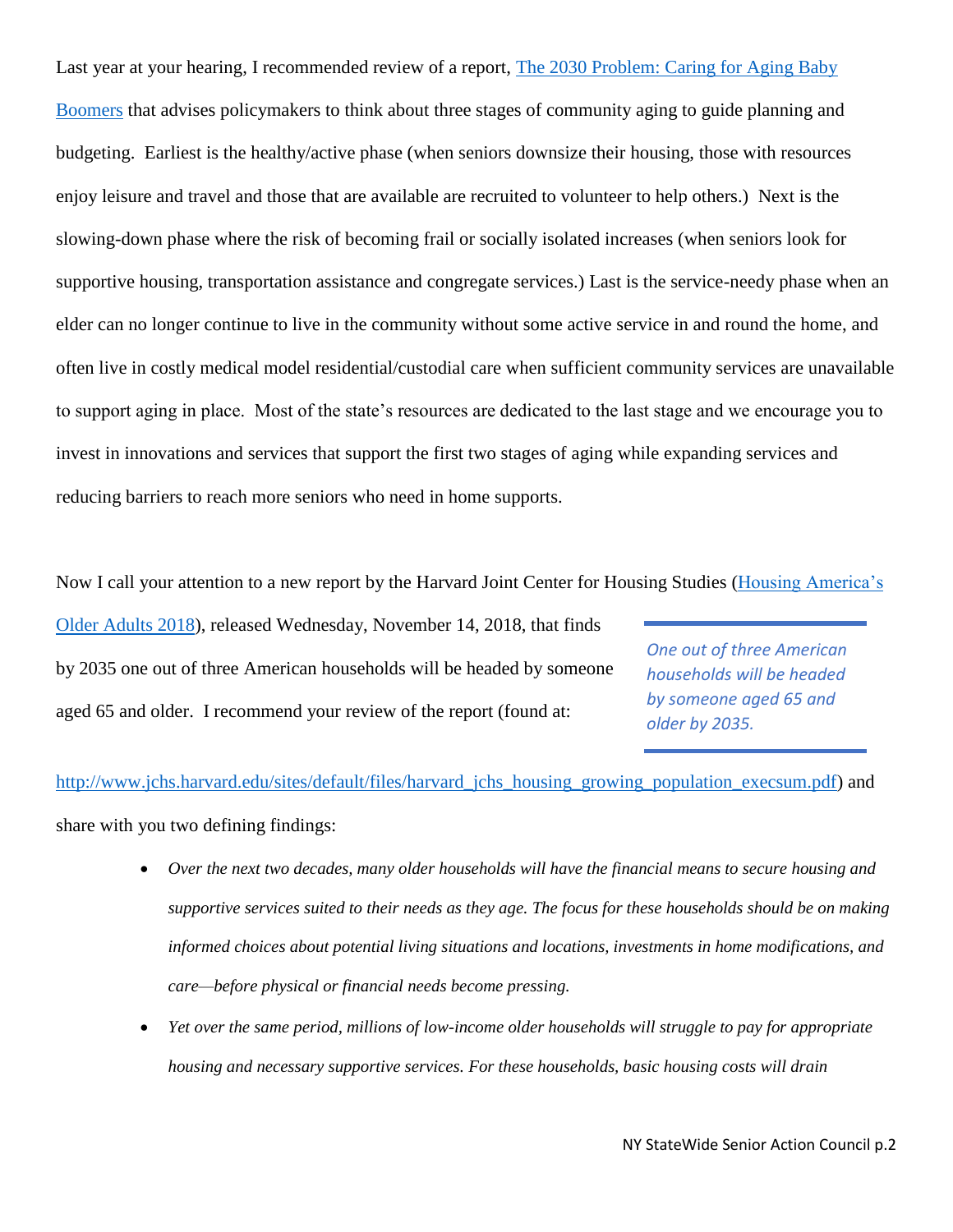## *resources needed to pay for home modifications or in-home services, and may force reductions in spending on critical needs like food and healthcare.*

Therefore, we recommend that strategies to promote aging in community address the needs of two somewhat distinct populations of older residents – those with retirement wealth/financial means who can begin to plan to meet their future needs and those without adequate resources who will need assistance now. At the same time we should keep in mind the three stages of aging noted above.

Our testimony and recommendations today will be in three parts to improve 1) economic security – particularly important for those older households without retirement wealth, 2) access to quality medical care, home care and supportive assistive devices, and 3) housing and community engagement.

### **I. Improving Economic Security**

Every effort must be made to address poverty among older New Yorkers. StateWide has partnered with the National Council on Aging & the Gerontology Institute at UMass to publish the NYS Elder Economic Security Index (EESI). This Index calculates the average cost for a senior  $(65 +)$  to live in the community, measuring

how much income is needed for an older adult to adequately meet his or her basic needs – without public or private assistance – based on an elder's housing and health statuses.

*59% of New York's senior households are not making ends meet today.* 

The index is calculated county by county, by marital status, and whether the residence is rented, owned, or mortgaged. This index is usually higher than the Federal Poverty Level (FPL) because we factor more accurate living circumstances. Our NYS Elder Economic Index reflects that 59% of senior households are not making ends meet today. This figure far surpasses the traditional Federal Poverty Rate of 11.6% or the adjusted Supplemental Poverty Rate of 18% because the NYS-EEIR takes into account the average cost of daily living in relation to an older New Yorker's income, rather than the traditional one-size-fits all approach that the FPL takes which is much less realistic.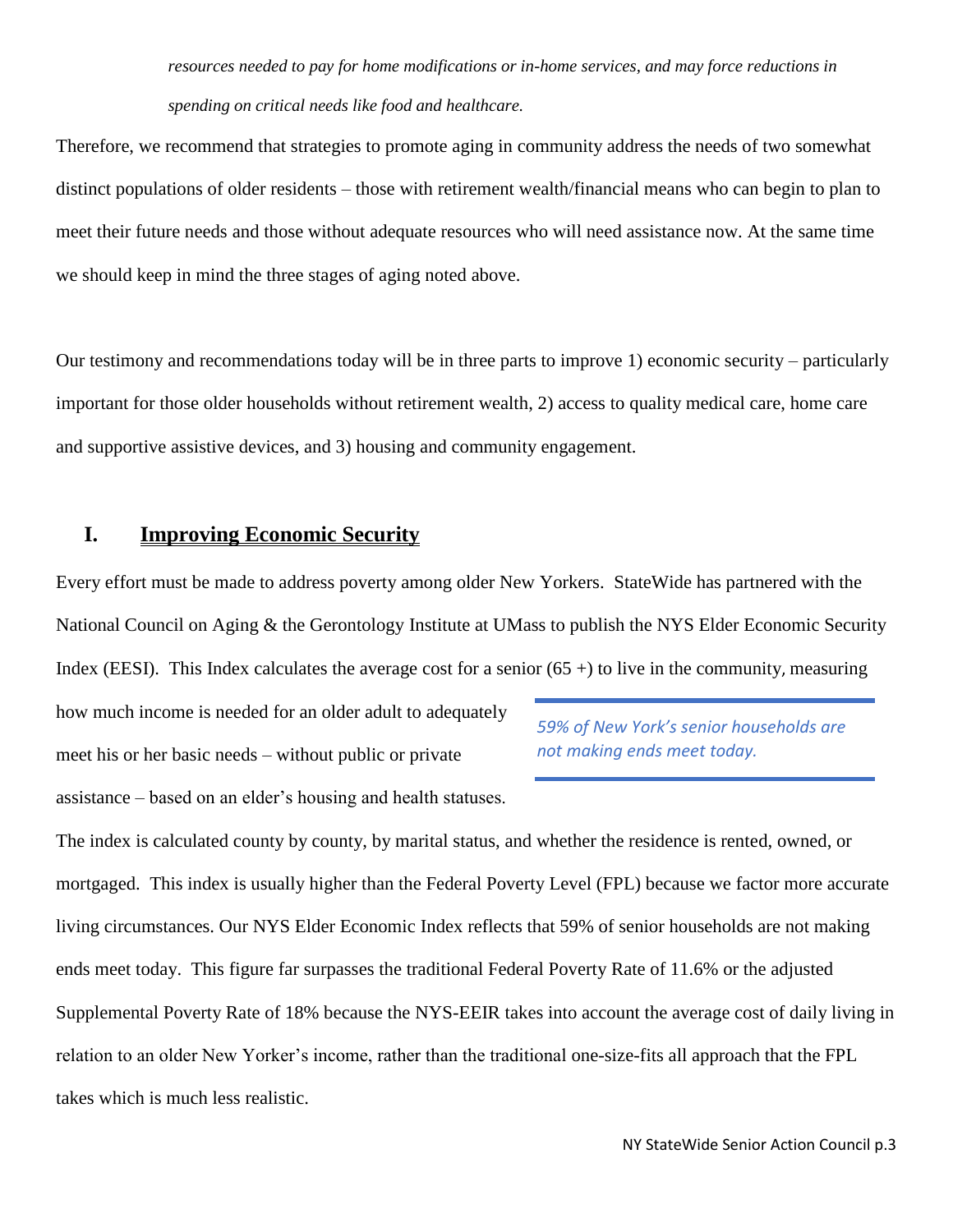Findings: In comparison to other states, older New Yorkers who rent (singles and couples) are paying the 7th highest cost of living rate in the nation. New York State elders – singles and couples – rate 3rd in the nation for seniors who are living above the FPL, but below the EESI – or "in the gap". Seniors living in the gap are not

considered poor by government standards, but do not have the resources to meet the average standard of living according to our Index. According to the study, 21.3% of single seniors live below the FPL yet 60.4% live below the EESI, leaving 39.1% of single older New Yorkers in the

*Our study shows that older New Yorkers rate 3rd in the nation for seniors who are living above the FPL, but below the EESI – or "in the gap". Older residents living below the EESI rely on Social Security for 90% or more of their income*

gap. For couples, the numbers are slightly better with 24.5% living below the FPL, 30.6% living below the EESI and 6.1% living in the gap. The study also shows that older adults living below the EESI rely on Social Security for 90% or more of their income with 45.6% of singles and 43.7% of couples in NYS falling under this category.

#### **LEAVING MONEY ON THE TABLE - It is important to have older residents access all available**

**benefits**. Nationally, on average \$3,742.22 per year in unclaimed benefits is left on the table per older person. That includes the following benefits: Medicare Savings Programs, Part D Low-Income

*On average \$3,742.22 per year in unclaimed benefits is left on the table per older person.*

Subsidy, Supplemental Nutrition Assistance Program, Medicaid, Supplemental Security Income. Outreach and personalized counselling, including StateWide's Managed Care Counseling Assistance Program, must expand operations to reach those who are not enrolling in benefits for which they are eligible.

**FOOD INSECURITY** leads to significant health problems that can jeopardize seniors' ability to live

independently. One study finds that states that invest more in

community-based services — home-delivered meals in particular have fewer seniors in nursing homes with few or no functional

limitation and little or no cognitive impairment. Most recipients of home delivered meals and those attending congregant meals report that they rely on these services for one-half or more of their total food for the day. The

*Only 2 out of 5 of seniors eligible for SNAP are enrolled in the program*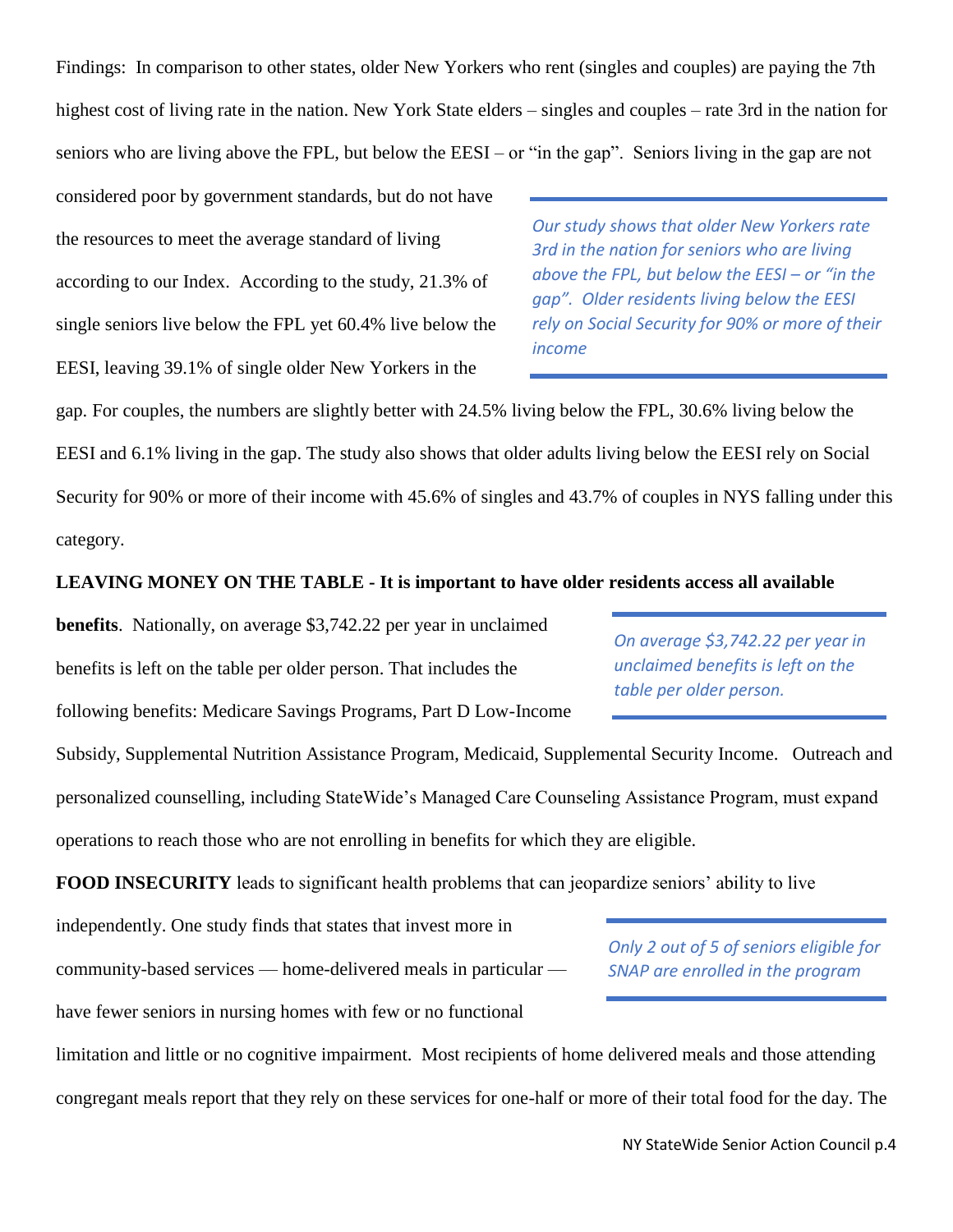National Council on Aging (NCOA) reports that on average, a senior can be fed for a year for about \$1,300. They note that this amount is about equal to the cost of one day's stay in a hospital or less than the cost of 10 days in a nursing home.

The Supplemental Nutrition Assistance Program (SNAP) provides nutrition assistance benefits to millions of eligible, low-income individuals. Yet, according to the NCOA, only 2 out of 5 of seniors eligible for SNAP are enrolled in the program. Some seniors may not know about SNAP or how to enroll, or they may think that the application process is too difficult. Outreach efforts need to be enhanced to reach more eligible seniors to help them sign up.

### **StateWide recommends:**

- **Improving efforts to ensure that older residents receive benefits counselling to reduce their Medicare costs as well as screening them for other benefits, including heating/cooling assistance, SNAP, EPIC and EISEP.**
- **Raising the income level for Medicaid spousal impoverishment protections to the maximum allowed under federal law. The current NYS limit is \$74,820 below the federal allowable maximum of \$123,600.**
- **Increasing the income limits for eligibility in the Medicare Savings Program, using Connecticut as a model, QMB: \$2,120.55/\$2,854.83, SLMB: \$2,321.55/\$3,125.43, ALMB (QI): \$2,472.30/\$3,328.38.**
- **Including persons with disabilities younger than age 65 under Elderly Pharmaceutical Insurance Coverage (EPIC) so that EPIC works for everyone on Medicare regardless of age.**
- **Covering medical marijuana under the state's EPIC program.**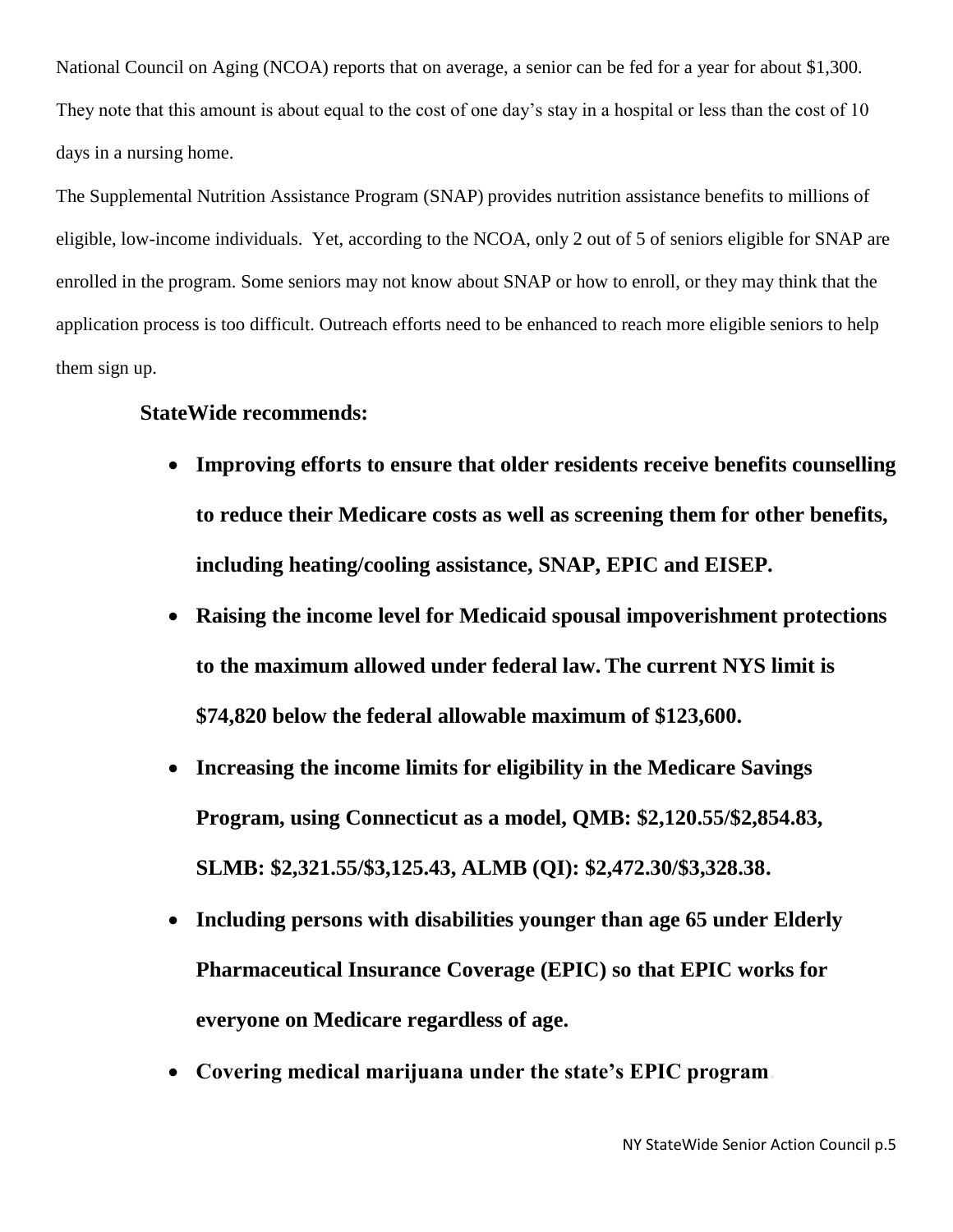- **Increasing the heating and shelter allowances given to people who rely on public assistance.**
- **Reviewing the income limitations on SCRIE and consider using a determination of an existing housing cost burden—defined as paying more than 30 percent of income on housing costs rather than income.**

*Comment from a StateWide member: I have applied for SCRIE numerous times and each time I have been made ineligible due to a difference of \$100.00 or less in my income. I am rent stabilized and on a fixed income and would like to remain in the community. Eligibility should be awarded if more than one third of your income is used for rent. Additionally, pension or Social Security increases cost of living increases should not be factored in as "income".*

### **II. Access to quality medical care, home care and supportive assistive devices**

**IN HOME SERVICES** - Most aging residents will eventually need help with the tasks of daily living,

those in-home services provided by the EISEP program. These services include an array of services based

on a needs assessment, including light housekeeping, meal preparation, escort assistance, running errands, food shopping, bathing, grooming, dressing, toileting,

*Expenditures for nursing home based care was more than three times than community based long-term care services.*

transferring and ambulation, feeding, and assistance with the self-administration of medication. The number of seniors age 65 and older with severe disabilities – defined as 3 or more limitations in activities of daily living – that are at the greatest risk of nursing home admission, is projected to increase by 18 percent by the year 2020. Devices such as Personal Emergency Response Systems can be funded under EISEP and provide peace of mind to the individual as well as to friends and family caregivers. The state must also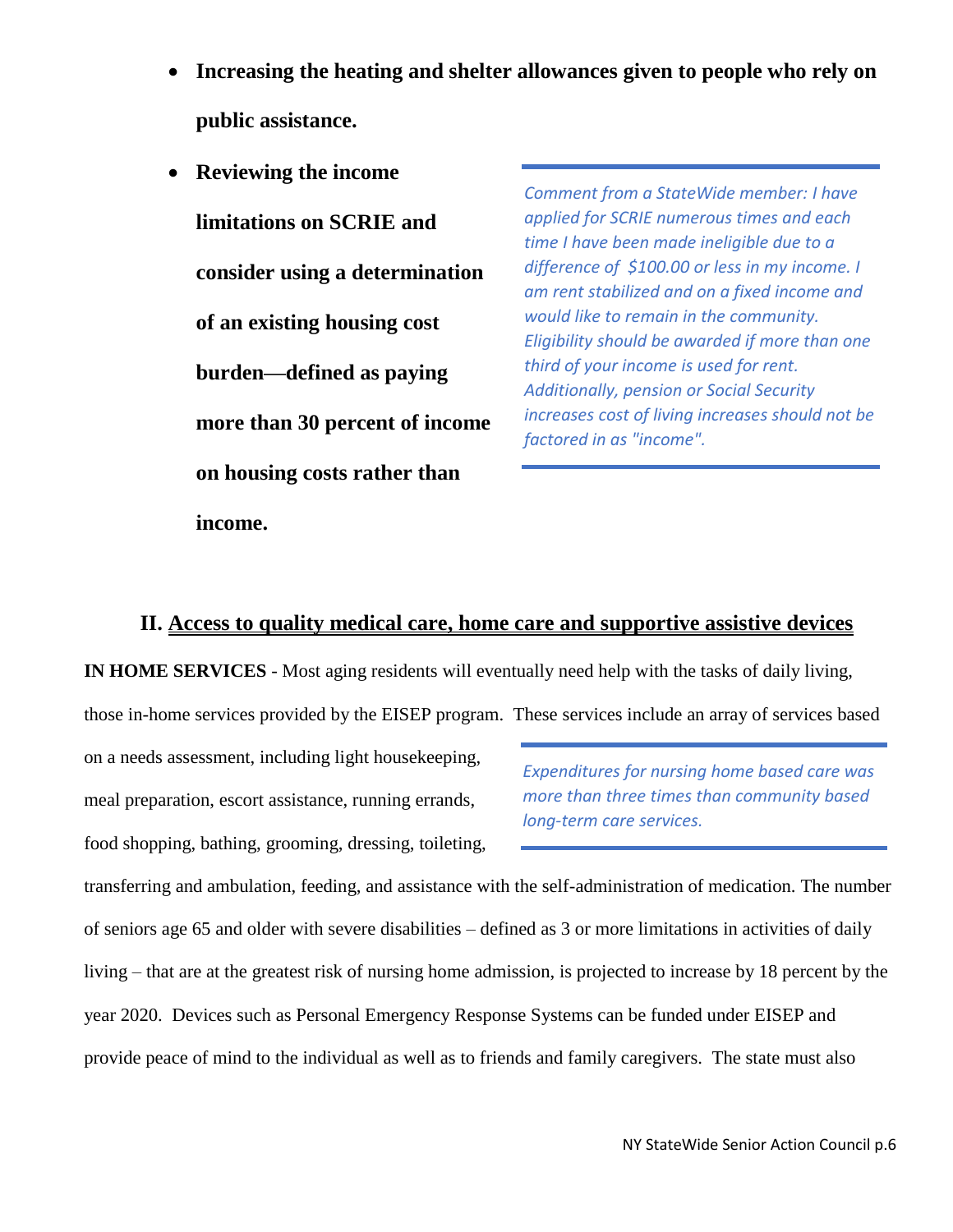address gaps in coverage that New Yorkers currently experience in unmet meets, which are underrepresented in reported waiting lists.

With demographic changes in the presence of family members, the state must wean itself from its public policy that relies on families caring for future generations of frail seniors. The state cannot be truly

successful in adopting strategies that support aging in place without addressing the shortage of home care and personal care workers. We appreciate the Assembly's 2017 hearings on the home care worker

*Regardless of payer source - Medicare, Medicaid, EISEP, Long Term Care Insurance or even private pay – there is a workforce shortage of home care workers.*

shortage and the Governor's intent, as stated in the 2018 State of the State Message, to launch a Long Term Care Planning Council that will be charged with examining New York's long-term care system. The

Council is expected to analyze, evaluate, and identify the existing service gaps in New York's long-term care system, determine the most cost-effective evidence based interventions, and prepare a strategic plan to meet the emerging needs of New York's aging population over the next decade. We have not seen any evidence of the later and action steps are urgently needed to address the shortage, and

*Comment from a StateWide member: As an older resident of Ulster County who wants to stay in my somewhat rural home, there needs to be more and better paid home health people as well as people who can help an older person maintain their home reliably and affordably.*

to determine the extent of the problem – beyond current waiting lists and current systems of reporting hours of care. The anticipated need based on demographics demands both short term solutions and long-range planning, regardless of payer source. Under Medicare, Medicaid, Expanded In-home Services for the Elderly (through the Office for the Aging,) Long Term Care Insurance or even private pay – there is a workforce shortage of home care workers. This is documented by approved hours of care – cases that have been assessed and determined to be appropriate for home care or personal care aides – that are going unfilled. However, need is much greater than only those cases currently assessed and in the "system" as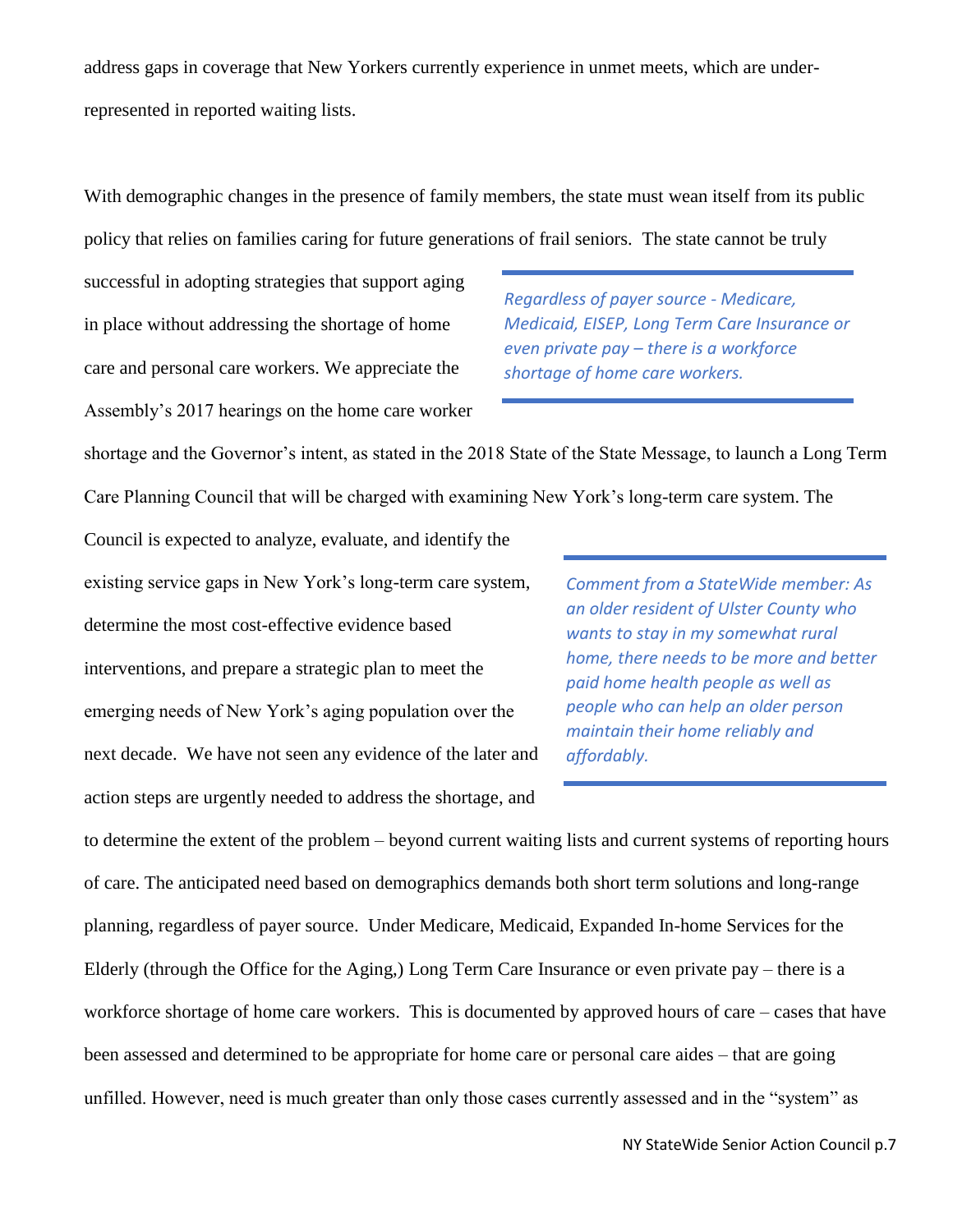evidenced by waiting lists and callers who are turned away without completing intake. The use of Consumer Directed EISEP and increased funding have been helpful, but are not solutions for all families and for all persons in need of home care services. Furthermore, solutions that are based solely on the medical model (traditional medical home care providers) and on adjustments to the Medicaid rate cell for complex cases are not easing the shortage of workers for those that do not need skilled services and may need only minimal hours of care weekly.

**MEDICAL SYSTEM** – We face a shortage of primary care and medical specialists that are skilled in caring for older patients. Pain management and palliative care need to improve services to older patients, particularly to avoid ageism in medical care with an underlying expectation that the aging

*Comment from a StateWide member: Since 2016, the Town of Caroline (Tompkins County) lost its volunteer ambulance service & continues to have large areas with inadequate digital communications (poor quality landbased telephone service, spotty cell and broadband service). The severe shortages of affordable housing and care facilities continue. Seniors also report that medical bills continue to confound them.*

process results in reduced function and increased pain. Incentives should be developed for specialized medical education to meet the needs of the older population.

Additionally, hospital and nursing home discharge planning needs to more readily connect with aging service providers in the community to ensure a smooth discharge with services in place.

Communication between medical care providers and aging services providers should be improved so that, with a client's consent, a community-based aging services provider receives notice of hospitalization as well as plan for discharge.

*Comment from a StateWide member: As a service coordinator in two HUD Senior Independent Living properties, I see many residents fall through the cracks because of income, just a little too much income to be eligible for Medicaid. I am concerned about the number of residents that are sent home from a hospital with nothing more than medical services in place. Even though they live alone no attention is given to activities of daily living. Residents have returned to the hospital in less than 30 days with the same diagnosis.*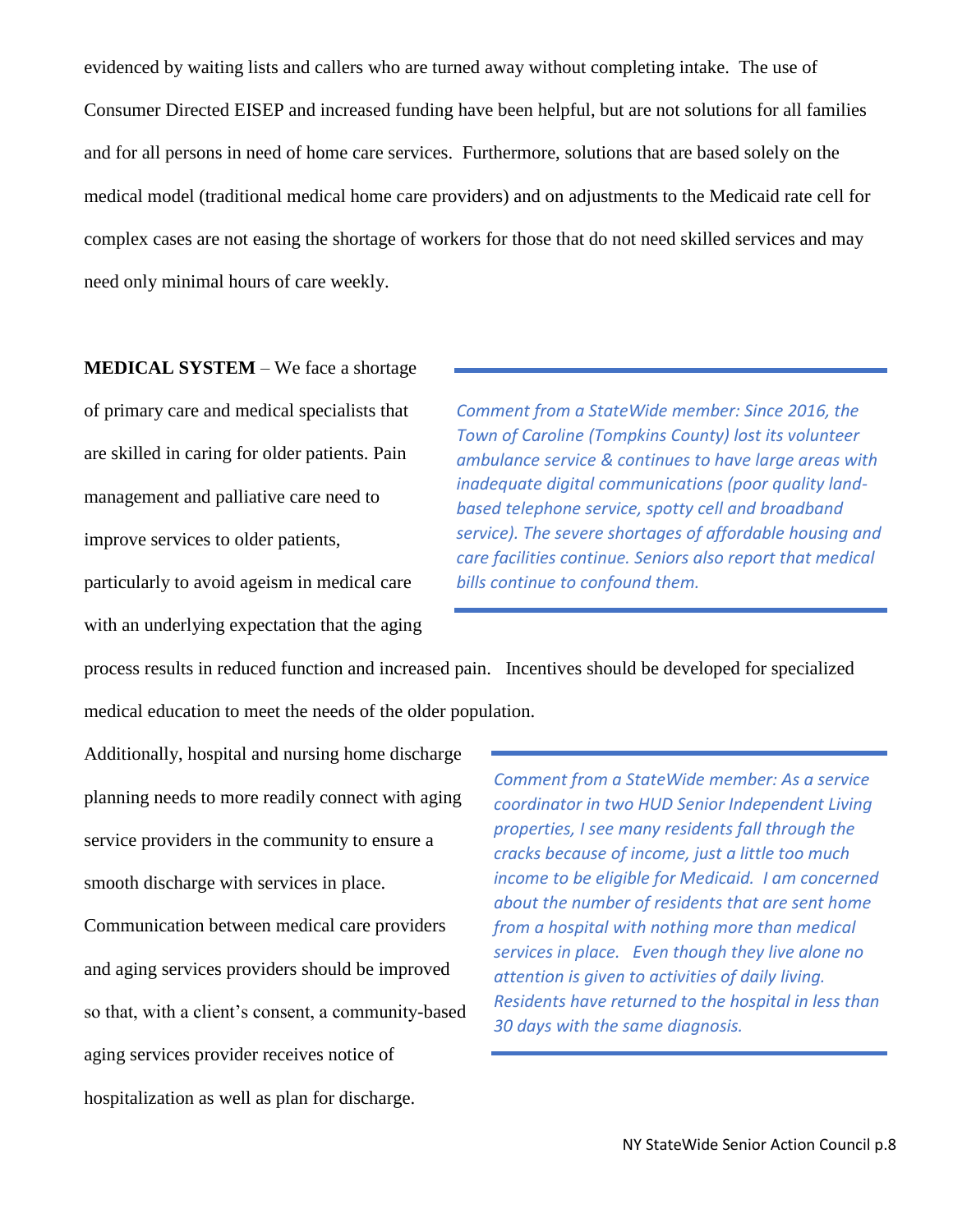Oral health is essential to maintain healthy aging, yet it is not covered by Medicare. According to a recent hot topics from the Gerontological Society of America: Without a healthy mouth, important aspects of general and health-related quality of life are affected, including nutrition, self-image, willingness to interact socially, mental health, and all too often, physical health. Deficiencies in oral health can affect a person's self-image and desire to interact with others, which in turn can lead to social isolation and thereby contribute to depression. https://www.geron.org/images/gsa/documents/oralhealth.pdf

#### **StateWide recommends:**

- **Provide education to consumers about their rights to receive Palliative Care and ensure that services follow the client, regardless of where they choose to live.**
- **Provide incentives for all hospitals to establish age-friendly Emergency Rooms.**
- **Enhance hospital discharge planning and improve communication between medical and aging service providers that are caring for the same client.**
- **Enhance funding for Community Services for the Elderly, without requiring local match for additional funds, to meet current and future need for services that support aging in place.**
- **Increase the availability of funded Personal emergency response systems (PERS)**
- **Add funding for transportation services, currently limited to vital services such as medical appointments and food shopping, so that seniors can access social activities that end isolation.**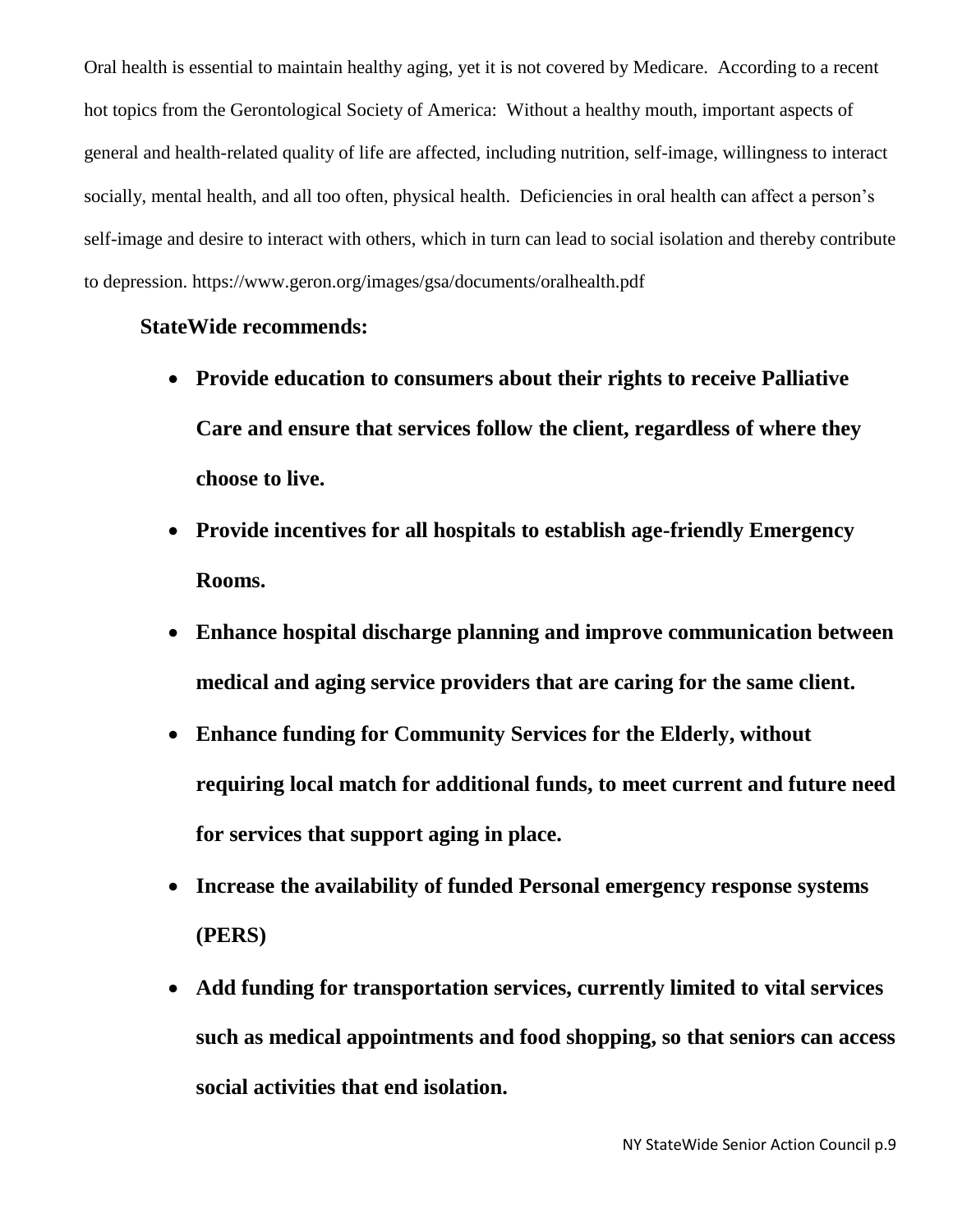- **Encourage innovation in design of Home Medical Equipment products used by older adults to address declines in functional levels**
- **Create the opportunity for Medicare recipients to purchase dental insurance on the state's health insurance exchange.**

### III. **Housing and Community Engagement**

**AGING IN PLACE** - There is evidence of improved health outcomes, enhanced productive engagement, and public cost-savings attributable to various interventions that encourage aging in place. Encouraging older people to stay involved in their communities has been found to have health benefits. Civic engagement and volunteering can reduce mortality; increase physical function, muscular strength, and levels of self-rated health; reduce symptoms of depression and pain; and increase life expectancy. Maintaining independence in one's home

*Comment from StateWide's Tompkins County Chapter (SWSACTC): The City of Ithaca and Tompkins County have already completed many of the steps of an Age-Friendly Communities Plan. The Tompkins County Office for the Aging (TCOFA) has agreed to support the SWSACTC President in developing an Age-Friendly Plan for the Town of Caroline. The Caroline Town passed a resolution on September 12, 2018 in support of this initiative. A November 2018 discussion with the Planning Board for the Town of Caroline is anticipated to address how this initiative might be incorporated into the town's Comprehensive Plan as part of the current round of updates to the Plan. The SWSACTC President is working with the local Human Services Coalition and TCOFA's Acting Director in providing background information and guidance, in the form of documentation of the efforts thus far and by inclusion in trainings to be provided by HealthLinksNY in Binghamton in 2019.*

contributes to more positive outcomes, which can lead to cost savings.

#### **Naturally Occurring and Neighborhood Naturally Occurring Retirement Community (NORCS)** -

We appreciate additional funding secured by the Legislature and are pleased to see that an RFA has been released to expand NYSOFA's NORC program by funding additional Classic and Neighborhood NORC programs throughout the state, particularly in underserved areas or for underserved populations.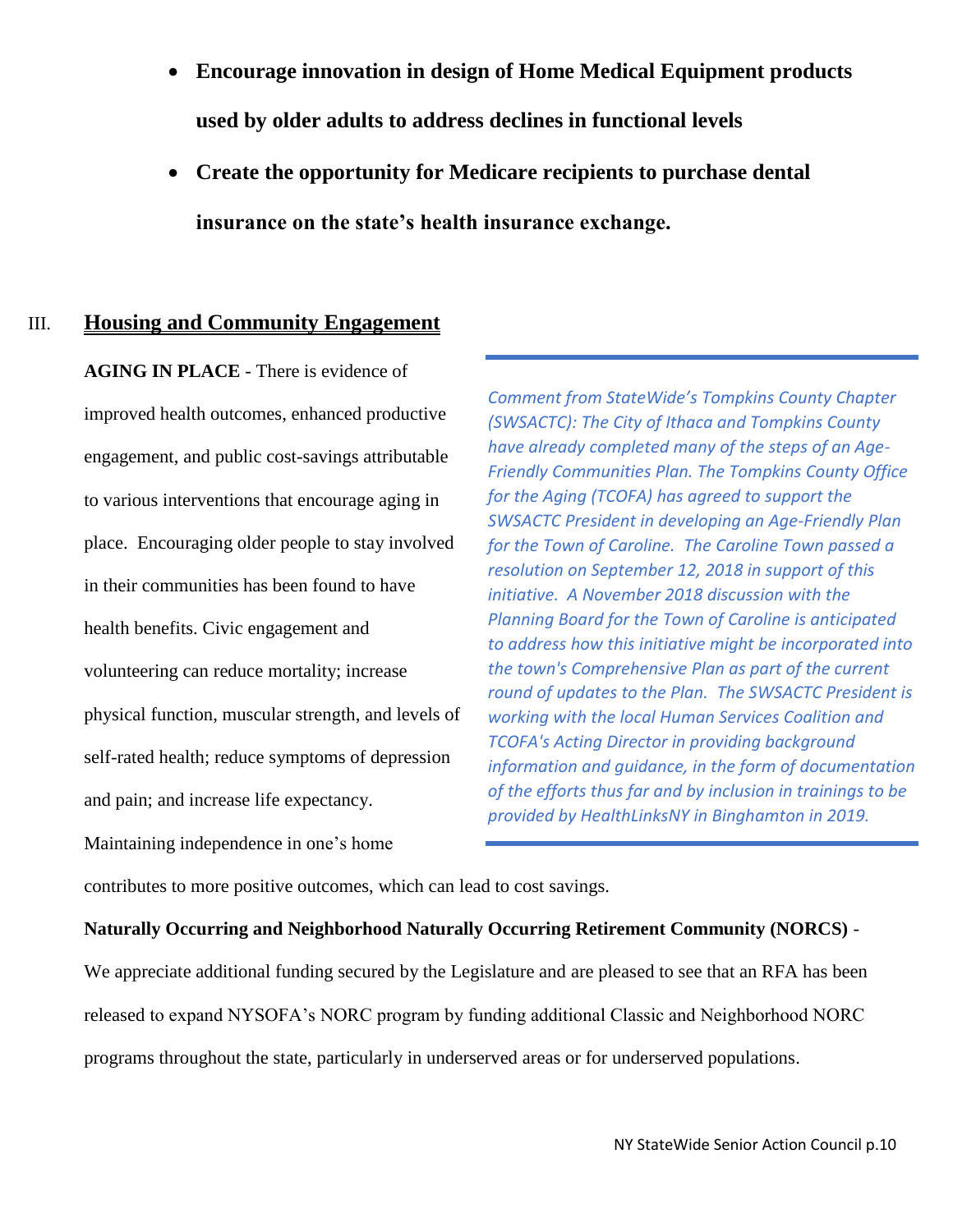With additional resources, many more communities would be able to apply for funds to create NORC programs in unserved areas, however the regulated nature of the program and the strict statutory requirements may not be an easy fit to incentivize communities to redefine themselves in the NORC model.

**The Village Movement -** While a majority Americans state they prefer to stay in their own home for as

long as possible, seniors can face tremendous obstacles to remaining independent. As driving becomes more difficult or dangerous, getting to medical

*A new model has been growing in recent years. Some New York based programs were seeded with initial funding for a community assessment from the NYS Office for Aging Community Empowerment funding initiative.*

appointments and social activities becomes a challenge. Home repairs and maintenance becomes a "chore" and is often dangerous.

Villages are nonprofit, grassroots, membership organizations that are developing as a key resource to community members wishing to age in place. Villages are a social support network for their members; services offered typically include transportation, light home maintenance and repair, and social activities. Most important, the villages foster social connections through activities like potlucks, happy hours and group trips. Geographically defined, villages are typically developed in a neighborhood that ranges from several blocks in an urban or suburban neighborhood, to a rural area with a multi-mile radius. Most villages hire an administrator, either paid or a volunteer, who can connect members with services as needed, as well as coordinate village-wide programs and activities. Villages are largely funded through membership dues and fees, though on average, dues only account for half of a Village's budget. The remainder of the funding comes from grants, business partnerships or individual contributions.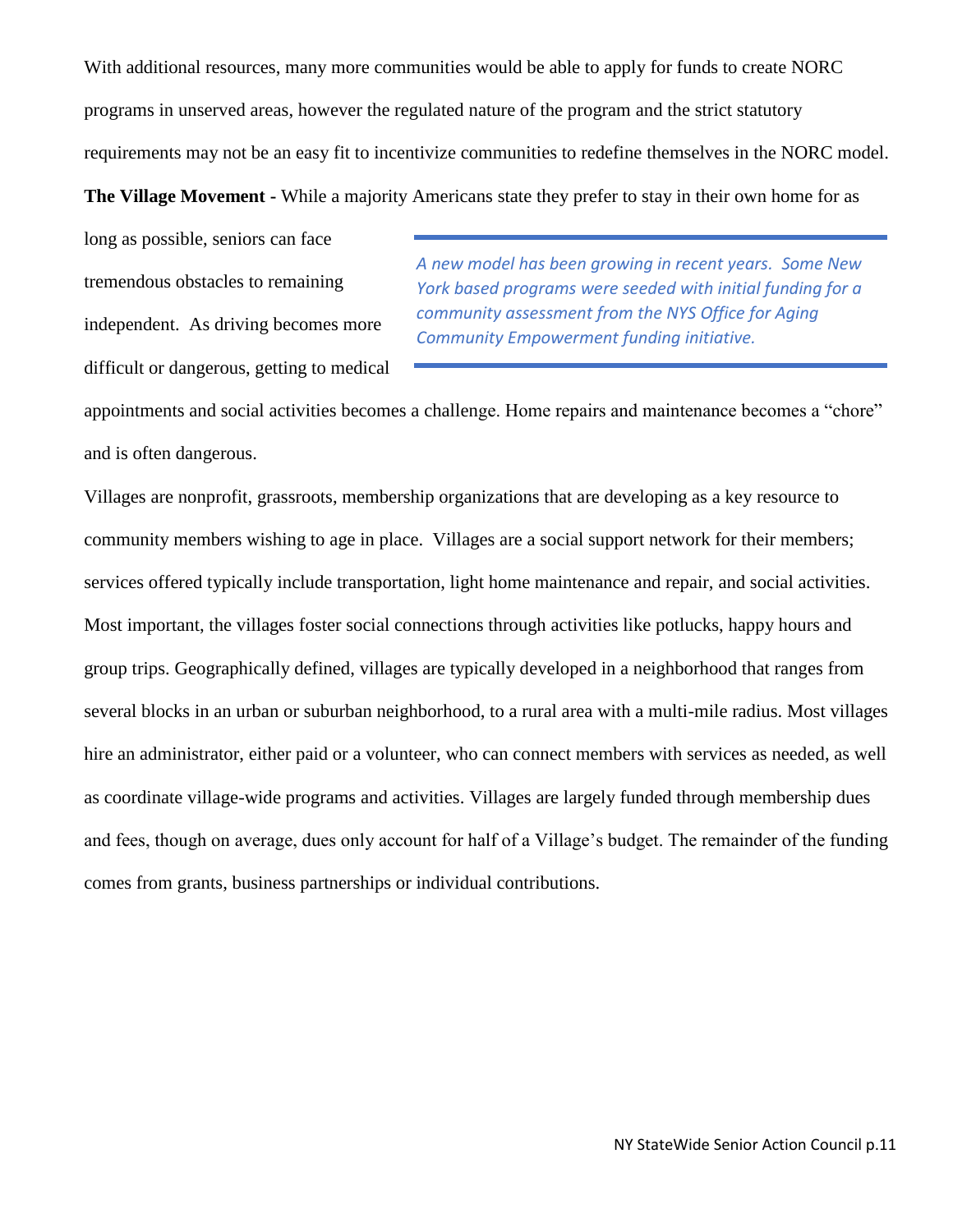Communities in New York are following the Village model, with 25 New York villages established or in

process. More are considering the concept, and need seed money to get started on the process, establish a not for profit corporation and purchase insurance. There are other communities that developed a neighbors helping neighbors program, many of which started with an investment by the state through NYSOFA's community engagement project. A distinguishing feature of this grassroots movement is variability, as each one develops in

*Comment from a StateWide member: SNC is a new Village formed in 2018 serving seniors aged 55 and older who live in the Shenendehowa School District, in southern Saratoga County, focusing on providing the social connections needed to avoid isolation, to generate new friendships, and to provide entertainment and good times. They partner with Care Links (operated by CAPTAIN, a community service organization), which already provides a wide range of free non-medical services to seniors, including transportation, grocery shopping, respite for care givers, and help with home maintenance tasks (e.g., raking leaves). SNC was provided with a small grant from NYSOFA, totaling up to \$6,275, in the Spring of 2018. The Albany Guardian Society (AGS) administers this grant. They used a portion of these funds to pay for IRS filing fees, insurance costs, etc. necessary to begin operations. Whatever funds SNC does not expend and fully document by April 30, 2019, will revert to NYSOFA.*

response to its own members' expressed needs and preferences, thereby reflecting the unique characteristics of its user-group.

Renewed state support could provide seed money to help additional programs get started and provide financial and administrative assistance until they are self-sustaining.

**Affordable Housing-** The State is commended for investing in affordable housing for seniors. We urge you to add to that investment in housing stock and to fund the employment of Service Coordinators to connect residents with benefits and services.

**Home modifications -** The National Association of Home Builders (NAHB) reports that 80 percent of aging-related home modifications are paid for by homeowners without additional assistance. This is a significant obstacle for the poorest older residents to achieve their desire to age in place. Seniors of low income have both the highest levels of disability and tend to live in older housing stock. Additional funds are needed for Access to Home, a program funded through NYS Homes & Community Renewal agency,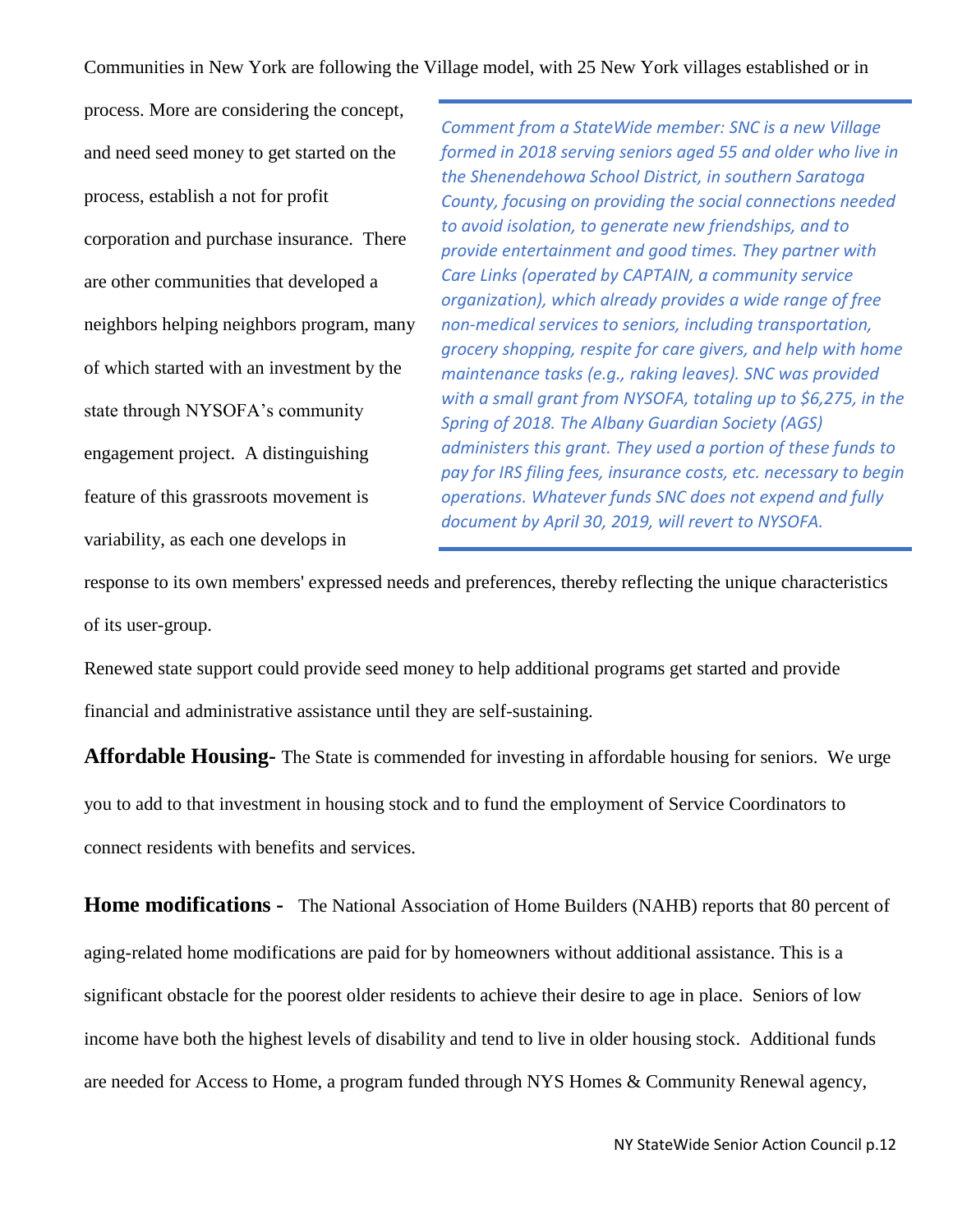that provides financial assistance to property owners to make dwelling units accessible for low- and moderate income persons with disabilities, including seniors with an age-related disability.

A more cost-effective and pro-active policy measure is to promote aging-friendly housing by encouraging new construction to include accessible features. This can be achieved through local zoning changes that promote universal design to provide greater ease of access and use for people of any age and any level of ability.

**Senior Centers.** In spite of quality services and community support, senior centers are struggling to stay

open. State budget funding is concentrated in federal pass through of Title XX, with some additional state funding, managed by the NYS Office of Children and Family Services. The Title XX Social Group Services for Senior Citizens allow for, but do not mandate funding for senior centers that coordinate and integrate services for the older adults such as congregate meals, community education, health screening, and exercise/health promotion programs. We were pleased that the federal government reauthorized the Older

*Comment from a StateWide member: We live in Woodstock,NY and would like to see more Senior programs and possibly a gathering place where Seniors can meet regularly. We need an actual Senior Center here. Since we have the largest percentage of Seniors in Ulster County, Woodstock needs more handicapped accessible businesses and restaurants. We also need an assisted living/nursing facility for Seniors whose income is over the cap for RUPCO housing. We also don't have an Emergent Care walk in health care facility which means we have to drive a half hour away to access one.*

Americans Act and included within Title IIIB programs multi-purpose senior centers that coordinate and integrate services for the older adults such as congregate meals, community education, health screening, and exercise/health promotion programs. Unfortunately, an infusion of funding has not occurred. We urge New York State to provide funding to senior center providers.

#### **StateWide recommends:**

• **Investing in supportive housing models that include inclusive design for those who may have physical impairments and often offer a variety of services including activities,**